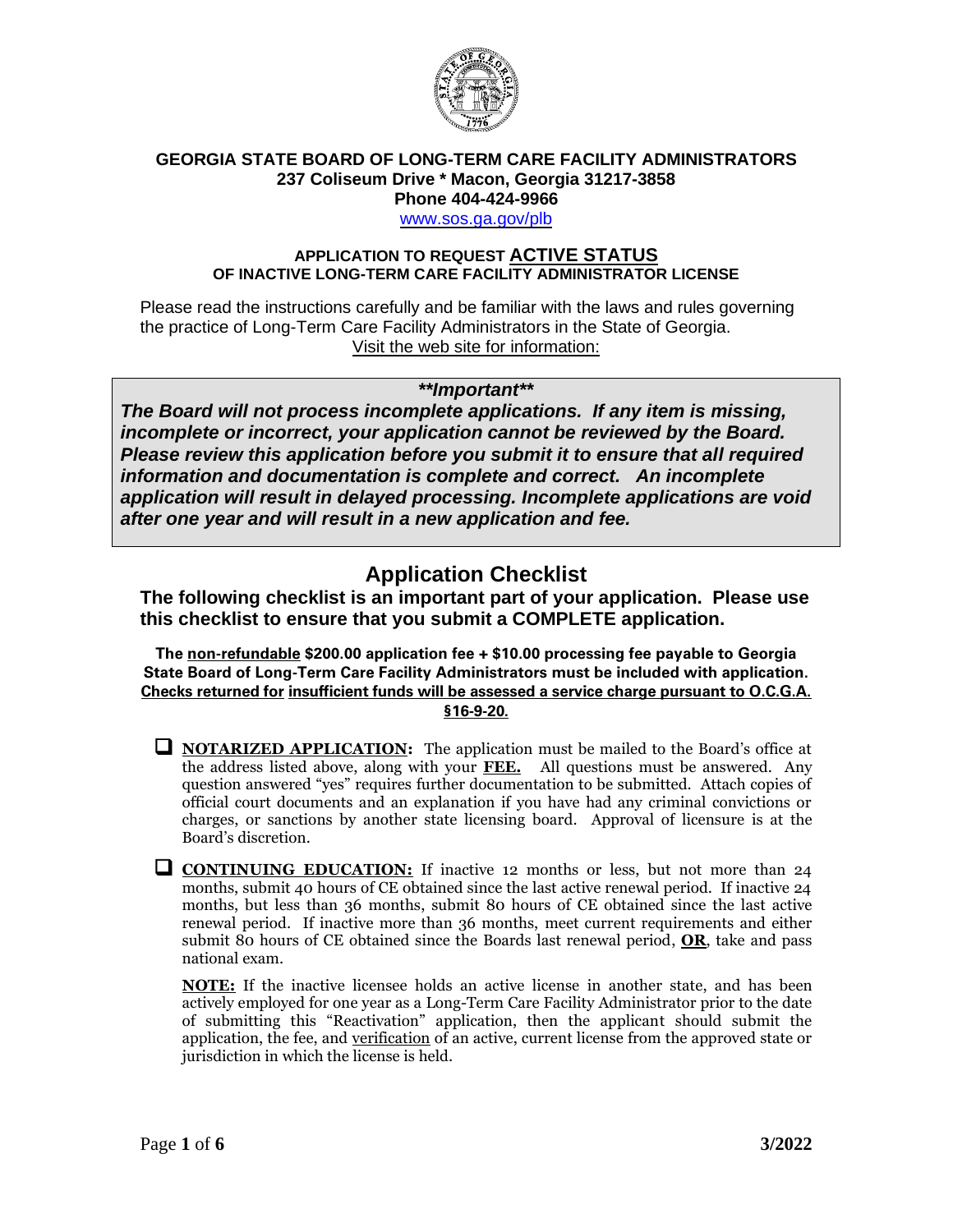| FOR BOARD USE ONLY      |  |
|-------------------------|--|
| <b>Amount Submitted</b> |  |
| Date                    |  |
| Receipt#                |  |
|                         |  |



| FOR BOARD USE ONLY        |  |
|---------------------------|--|
| <b>Certificate Number</b> |  |
| Date Issued               |  |
| <b>Applicant No.</b>      |  |

## **GEORGIA STATE BOARD OF LONG-TERM CARE FACILITY ADMINISTRATORS**

237 Coliseum Drive • Macon, Georgia 31217-3858 • 404-424-9966

#### **www.sos.ga.gov/plb**

#### **APPLICATION TO REQUEST ACTIVE STATUS OF INACATIVE LONG-TERM CARE FACILITY ADMINISTRATOR LICENSE**

#### **Application Fee \$200.00 + \$10.00 processing fee (non-refundable) Checks returned for insufficient funds will be assessed a service charge pursuant to O.C.G.A. §16-9-20.**

# **PART I– PERSONAL INFORMATION Name of licensee:** \_\_\_\_\_\_\_\_\_\_\_\_\_\_\_\_\_\_\_\_\_\_\_\_\_\_\_\_\_\_\_\_\_\_\_\_\_\_\_\_\_\_\_\_\_\_\_\_\_\_\_\_\_\_\_\_\_\_\_\_\_ Maiden **\_\_\_\_\_\_\_\_\_\_\_\_\_\_\_\_\_\_\_\_\_ \_\_\_\_\_\_\_\_\_\_\_ \_\_\_\_\_\_\_\_\_\_\_\_\_\_\_\_\_\_\_ \*Social Security Number Date of Birth License Number** *\*This information is authorized to be obtained and disclosed to state and federal agencies pursuant to O.C.G.A. 19-11-1 and O.C.G.A. 20-3-295, 42 U.S.C.A. 551 and 20 U.S.C.A.1001. It may also be disclosed to the National Practitioner's*  Databank (NPDB) and the Healthcare Integrity and Protection Data Bank (HIPDB) or other licensing boards, or other *regulatory agencies for license tracking purposes* **\*Physical Address: \_\_\_\_\_\_\_\_\_\_\_\_\_\_\_\_\_\_\_\_\_\_\_\_\_\_\_\_\_\_\_\_\_\_\_\_\_\_\_\_\_\_\_\_\_\_\_\_\_\_\_\_\_\_\_\_\_\_\_** *(P.O. Box not acceptable)* **Number and Street Apt. No City/State Zip** *\*If you are granted a license, your name, mailing address and license number are public information and your mailing address will appear on the internet. Your physical address is required, if different than the mailing address. You must immediately notify the Board in writing of an address change.* **Mailing Address: \_\_\_\_\_\_\_\_\_\_\_\_\_\_\_\_\_\_\_\_\_\_\_\_\_\_\_\_\_\_\_\_\_\_\_\_\_\_\_\_\_\_\_\_\_\_\_\_\_\_\_\_\_\_\_\_\_\_\_\_\_ Number and Street \_\_\_\_\_\_\_\_\_\_\_\_\_\_\_\_\_\_\_ \_\_\_\_\_\_\_\_\_\_\_\_\_\_\_\_\_\_\_\_\_ \_\_\_\_\_\_\_\_\_\_\_\_\_\_\_\_\_\_\_\_\_\_\_\_\_\_\_\_\_\_\_ Telephone # (Day) Telephone # (Evening) E-Mail Address PART II – PROFESSIONAL CERTIFICATIONS** Please list any license you may hold in another profession or if you have held/hold a Long-Term Care Facility Administrator License in another state: State \_\_\_\_\_\_\_\_\_\_\_\_\_\_\_\_\_\_\_ Issue date \_\_\_\_\_\_\_\_\_\_\_\_\_\_\_\_ Expiration Date \_\_\_\_\_\_\_\_\_\_\_\_\_\_\_\_\_\_\_ State \_\_\_\_\_\_\_\_\_\_\_\_\_\_\_\_\_\_\_ Issue date \_\_\_\_\_\_\_\_\_\_\_\_\_\_\_\_ Expiration Date \_\_\_\_\_\_\_\_\_\_\_\_\_\_\_\_\_\_\_

State \_\_\_\_\_\_\_\_\_\_\_\_\_\_\_\_\_\_\_ Issue date \_\_\_\_\_\_\_\_\_\_\_\_\_\_\_\_ Expiration Date \_\_\_\_\_\_\_\_\_\_\_\_\_\_\_\_\_\_\_ **\*Note: If you have had any type of disciplinary action taken with another licensing agency, please request a copy of Board's final disposition of action. \*See background – Part V**

#### **PART III – CONTINUING EDUCATION**

I attest that I have completed/met all of continuing education requirements for the years my license has been inactive, as the Board's CE rule requires. **You must submit copies of all CE certificates showing hours obtained.** \_\_\_\_\_\_\_\_\_\_\_\_\_\_\_\_\_\_\_\_\_\_\_\_\_\_\_\_\_\_\_\_\_\_\_

 **(Signature of Applicant)**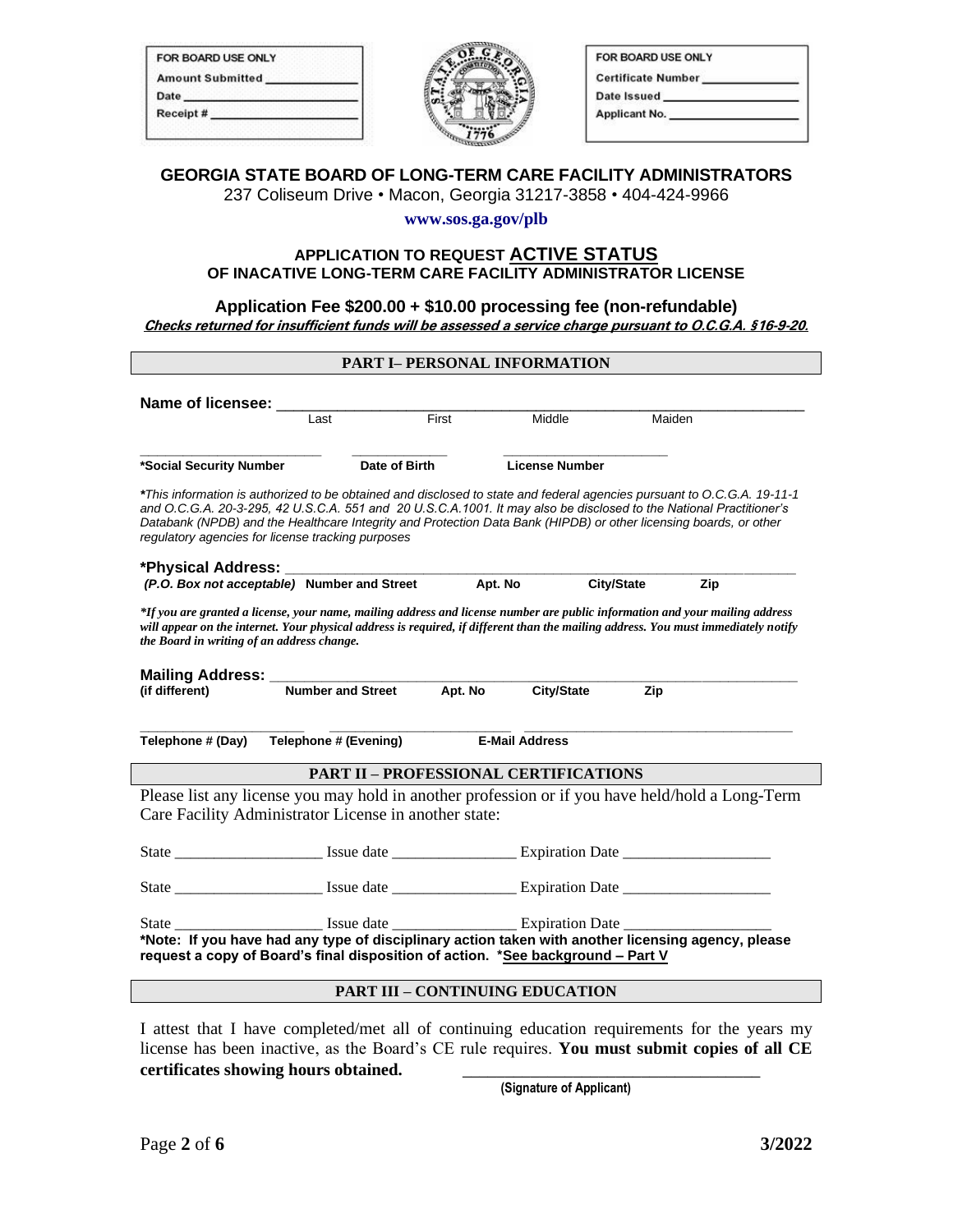#### **PART IV – PROFESSIONAL BACKGROUND**

**Instructions: If you answer yes to any of the following questions, attach an explanation, relevant documents and a description of the current status. For the purpose of the following questions, the terms "licensee," "registration," and "certification" are synonymous.**

| Yes | No Have you had revoked or suspended or otherwise sanctioned any license |  |
|-----|--------------------------------------------------------------------------|--|
|     | issued to you by any board or agency in Georgia or any other state?      |  |

- **\_\_Yes \_\_\_No Were you denied issuance of or, pursuant to disciplinary proceedings, refused renewal of a license or the privilege of taking an examination by any state licensing board?**
- **\_\_Yes \_\_\_No Have you knowingly failed to renew a license during an investigation of disciplinary action?**
- **\_\_Yes \_\_\_No Have you been subject to disciplinary action or had your membership revoked by a professional organization governing the practice of that profession?**
- **\_\_Yes \_\_\_No To the best of your knowledge, is there any disciplinary action pending against you by any licensing board or professional organization?**
- **\_\_Yes \_\_\_No Are you currently unable to practice with reasonable skill and safety by reason of illness or use of alcohol, drugs, narcotics, chemicals or any other type of material, or as a result of any mental or physical condition?**
- **\_\_Yes \_\_\_No Have you had any suit filed against you related to the practice of a profession?**
- **\_\_Yes \_\_\_No Have you ever had your Medicaid and /or Medicare privileges restricted or revoked?**
- **\_\_Yes \_\_\_No Have you ever been arrested? NOTE:** *The answer to this question is "YES" if an arrest or conviction has been pardoned, expunged, dismissed or deferred, you pled & completed probation under First offender and/or your civil rights have been restored and/or you have received legal advice that the offense will not appear on your criminal record.*

#### **PART V –EMPLOYMENT**

**WORK EXPERIENCE: (\*Note: Applicant must indicate last type of work experience since license was placed on "inactive status"- List additional work experience on a separate page)**

| <b>Street</b> | <b>City</b> | <b>State</b> | Zip |
|---------------|-------------|--------------|-----|
|               |             |              |     |
|               |             |              |     |
|               |             |              |     |
|               |             |              |     |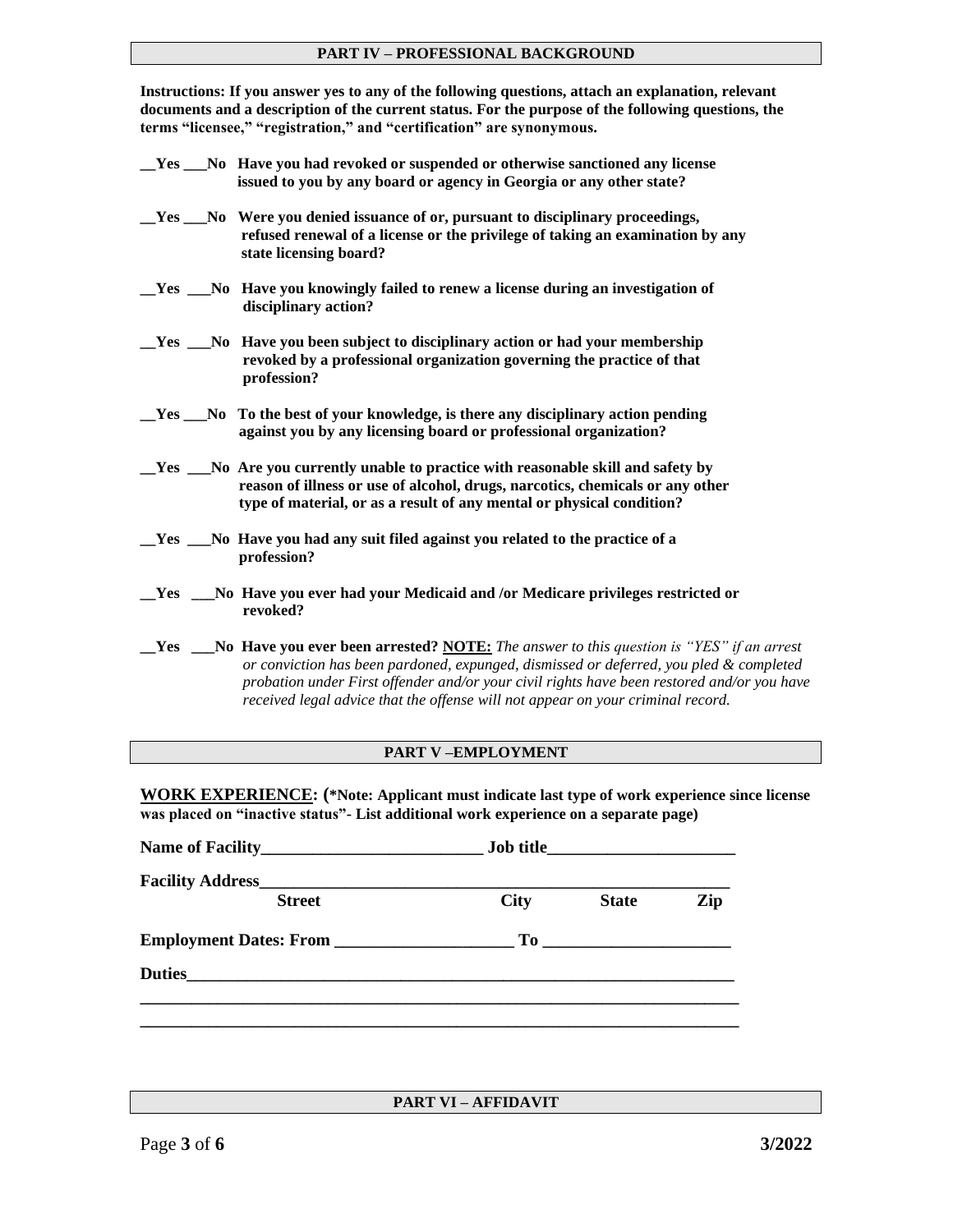### **YOU MUST SIGN THIS AFFIDAVIT IN THE PRESENCE OF A NOTARY**

I hereby swear and affirm that all information provided in this application is true and correct to the best of my knowledge and belief. I further swear and affirm that I have read and understand the current state laws and rules and regulations of the Georgia State Board of Long-Term Care Facility Administrators, and I agree to abide by these laws and rules, as amended from time to time.

By signing this application, electronically or otherwise, I hereby swear and affirm one of the following to be true and accurate pursuant to O.C.G.A. § 50-36-1:

1) \_\_\_\_\_\_\_ I am a United States citizen 18 years of age or older. **Please submit a copy of your current Secure and Verifiable Document(s) such as driver's license or passport. See full list of approved documents at [www.sos.ga.gov/plb.](http://www.sos.ga.gov/plb)**

2) \_\_\_\_\_\_\_ I am **not** a United States citizen, but I am a legal permanent resident of the United States 18 years of age or older, or I am a qualified alien or non-immigrant under the Federal Immigration and Nationality Act 18 years of age or older with an alien number issued by the Department of Homeland Security or other federal immigration agency. **Please submit a copy of your current immigration document(s) which includes either your Alien number or your I-94 number and, if needed, SEVIS number.**

In making the above attestation, I understand that any failure to make full and accurate disclosures may result in disciplinary action by the Georgia State Board of Long-Term Care Facility Administrators and/or criminal prosecution.

**\_\_\_\_\_\_\_\_\_\_\_\_\_\_\_\_\_\_\_\_\_\_\_\_\_\_\_\_\_\_\_\_\_\_\_\_\_\_\_\_\_\_\_\_\_\_ \_\_\_\_\_\_\_\_\_\_\_\_\_\_\_\_\_\_\_\_\_\_\_\_\_\_\_**  Signature of Applicant Date

**Sworn to and subscribed before me this**

 $\frac{day \text{ of }$ 

**Notary Public Signature**

**My Commission Expires:** 

**\_\_\_\_\_\_\_\_\_\_\_\_\_\_\_\_\_\_\_\_\_\_\_\_\_\_\_\_\_\_\_\_\_\_\_\_\_\_\_\_\_\_\_\_\_\_\_ (Notary Seal)**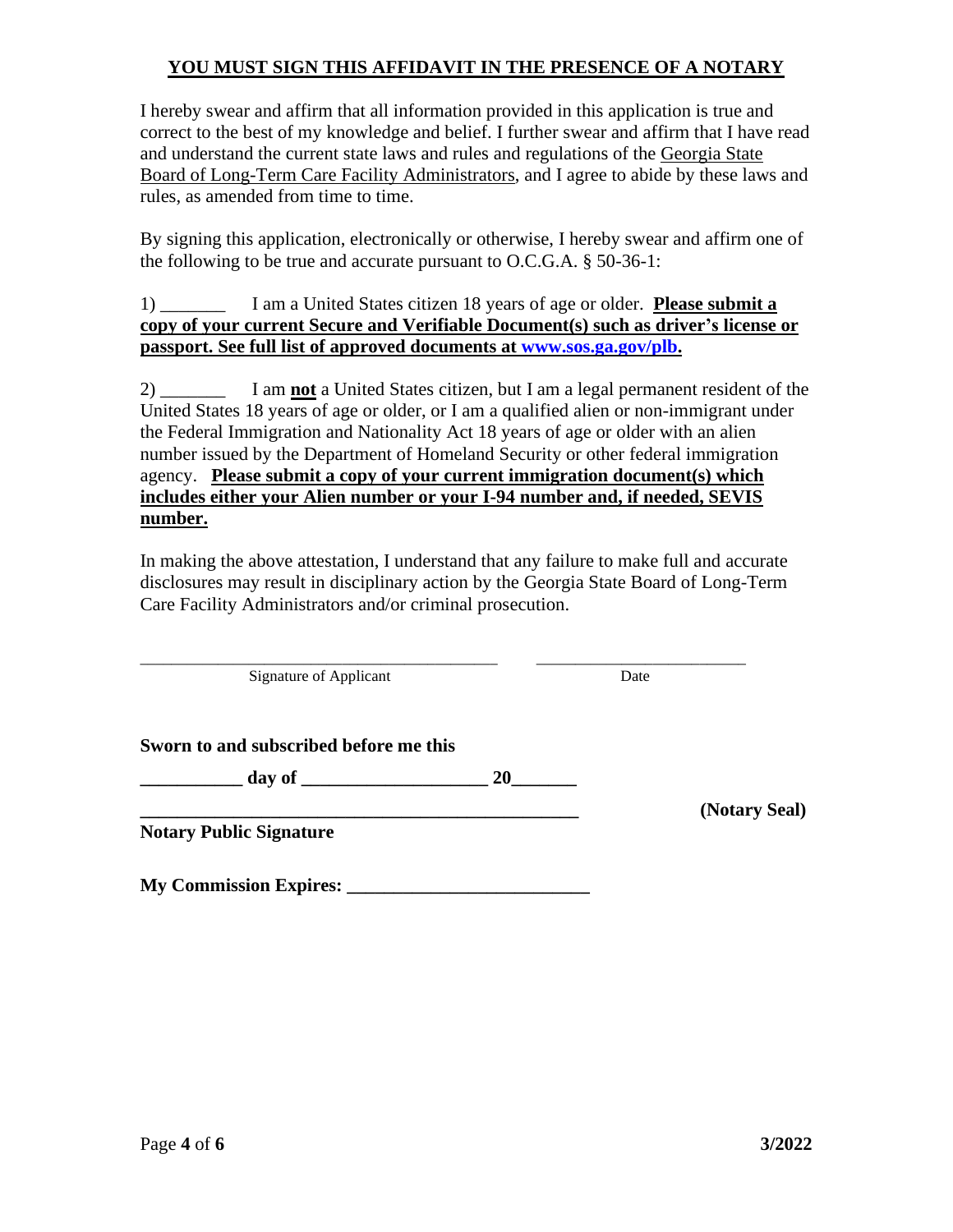# Georgia State Board of Long-Term Care Facility Administrators Affidavit of Applicant

#### *Please document with your initials that you have reviewed each of the resources listed below and have the affidavit notarized.*

All statutory requirements are accessible via:<http://www.lexisnexis.com/hottopics/gacode/Default.asp> All Rules and Regulations are accessible via:<http://rules.sos.ga.gov/>

| Department of Community Health, Division of Medical Assistance, Nursing Facility<br>Services Policy Manual – from https://www.mmis.georgia.gov/portal/default.aspx select<br>"Provider Manuals" under the "Provider Information" tab. |
|---------------------------------------------------------------------------------------------------------------------------------------------------------------------------------------------------------------------------------------|
| Georgia State Board of Long-Term Care Facility Administrators Law (OCGA § 43-27)                                                                                                                                                      |
| Georgia statutes regarding Living Will, Durable Power of Attorney for Health Care,                                                                                                                                                    |

\_\_\_\_\_ Georgia statutes pertaining to Department of Community Health with particular attention to sections pertaining to Long Term Care Facilities (OCGA § 31)

Withholding or withdrawal of life-sustaining procedures (OCGA § 31)

- Fire Safety Codes (OCGA § 25-2-13)
- \_\_\_\_\_ Disaster Preparedness Plans (Chapter 111-8-16)
- \_\_\_\_\_ DHS Rules pertaining to Nursing Homes/Long-Term Care Facilities (290).
- \_\_\_\_\_ Board Rules pertaining to Long-Term Care Facility Administrators (393).

| Date) | (PRINTED Name of Applicant) | (Signature of Applicant) |
|-------|-----------------------------|--------------------------|

(PRINTED Name of Applicant) (Signature of Applicant)

#### **Sworn to and subscribed before me this**

**\_\_\_\_day of \_\_\_\_\_\_\_\_\_\_\_\_\_, 20\_\_\_\_\_**

Signature of Notary Public\_\_\_\_\_\_\_\_\_\_\_\_\_\_\_\_\_\_\_\_\_\_\_\_\_\_\_\_\_\_\_\_\_\_

My commission expires: \_\_\_\_\_\_\_\_\_\_\_\_\_\_ *Notary Seal*